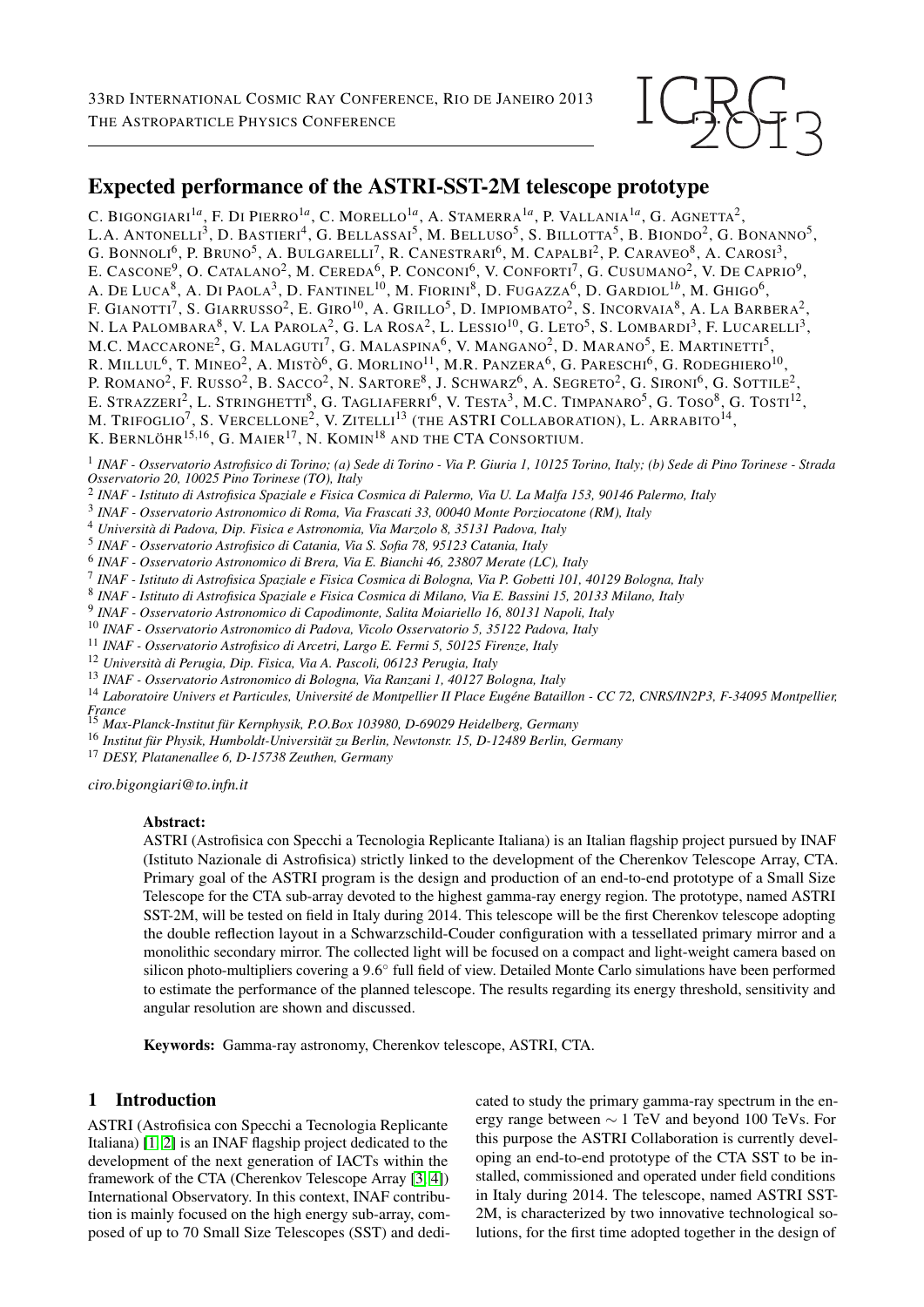

Cherenkov telescopes: the optical system is arranged in a dual-mirror Schwarschild-Couder (SC) [\[7\]](#page-3-4) configuration [\[5\]](#page-3-5) and the camera at the focal plane is composed by a matrix of multipixel silicon photo-multipliers (SiPMs) [\[6\]](#page-3-6).

Current Cherenkov telescopes adopt parabolic or Davies-Cotton optical configurations with  $f/D \gtrsim 1$ . The plate scale of such telescopes is of the order of 25 cm/deg, which is well suited to cameras composed by about one inch photomultiplier tubes (adopted by all present Cherenkov telescope arrays) corresponding to the optimal pixel size of  $0.1^{\circ} - 0.2^{\circ}$ . Using a double mirror optics in SC configuration the plate scale can be reduced to 30-40 mm/deg, allowing the use of much smaller devices like the innovative silicon photo-multipliers whose typical size is few millimeters. Moreover an optical point spread function smaller than the pixel size over a large field of view  $\sim 10^{\circ}$  can be obtained with a much more compact SC telescope than a traditional one. The silicon photo-multiplier technology is developing very quickly. The very high dark count rate and optical cross talk affecting old SiPMs have been rapidly decreasing in the last years as well as the unit cost, while the photon detection efficiency has been steadily increasing. Cherenkov telescopes equipped with such photon detectors, which are much less sensitive to high light flux than traditional photo-multipliers, can observe even with full Moon increasing their observing time with respect to the current telescopes and providing a better coverage of variable emissions that more and more frequently appear in the VHE range. Also the measurement of the  $e^+/e^-$  ratio in cosmic rays [\[8\]](#page-3-7), that Cherenkov telescopes can obtain observing the Moon shadow could be improved using such devices. The SiPMs have been already successfully used for the camera of the FACT Cherenkov telescope [\[9\]](#page-3-8), operating at La Palma since October 2011 but they have never been used so far for the camera of a SC telescope. FACT is a traditional Davies-Cotton telescope and therefore needs light concentrators to focus the photons reaching its focal plane onto the SiPMs. The use of a secondary mirror, as planned for the ASTRI-SST-2M telescope, instead of light cones could further improve the performance of the telescope. The CTA consortium foresees the construction of two arrays, one in the Northern hemisphere and a second one in the Southern hemisphere. The sites of the two arrays have not been decided yet, so the ASTRI collaboration decided to test its SST prototype at the INAF M.G. Fracastoro observing station [\[10\]](#page-3-9) located in Serra La Nave, 1735 m a.s.l. on the Etna Mountain near Catania, Italy. The construction, commissioning and the first observational campaigns will allow the test of all the telescope components (mechanics, mirrors, camera, front-end electronics) in real observing conditions. Obviously the final test will be the detection of real VHE sources, like the Crab Nebula. The expected sensitivity has therefore to be determined to estimate the observing time needed to detect such sources. In this paper an accurate Monte Carlo (MC) simulation has been developed and the results on the ASTRI-SST-2M prototype energy threshold, sensitivity and angular resolution are presented and discussed.

### 2 The ASTRI-SST-2M telescope prototype

The telescope design, fully compliant with the CTA requirements for the SST array, is very compact, with a 4.3 m diameter primary mirror and a 1.8 m diameter secondary mirror at 3.1 m distance [\[5\]](#page-3-5). The telescope implements the so-called Schwarzschild-Couder configuration, an aplanatic, wide field of view, double reflection optical layout. The primary mirror is tessellated into 18 facets distributed in three concentric coronae, while the secondary mirror is a monolithic element. The SC optical design has an fnumber  $f/0.5$  resulting in a plate scale of 37.5 mm/deg and an equivalent focal length of 2.150 m. The focal plane is curved with a curvature radius of 1 m. The telescope mount exploits the classical alt-azimuth configuration. The light is focused on a compact camera [\[6\]](#page-3-6) using multipixels SiPMs (Hamamatsu S11828-3344M) ) as photon detection devices with 1984 logical pixels,  $6.2 \, \text{mm} \times 6.2 \, \text{mm}$ , (obtained coupling 4 physical pixels,  $3 \, mm \times 3 \, mm$ ), corresponding to an angular size of 0.17◦ , very close to the optimal value. The SiPM signals are processed by a front-end electronics using the EASIROC ASICs [\[11\]](#page-3-10).

### 3 Monte Carlo simulations

The standard CTA package for the simulation of the shower development in the atmosphere (CORSIKA version 6.99 [\[12\]](#page-3-11)) has been used with the IACT plugin package to randomize the shower core many times and save only the Cherenkov photons hitting the observational level in a region close to the telescope position. In this way the simulation of the large number of showers needed to estimate the telescope sensitivity can be increased while the needed disk-space is reduced. Showers produced by gamma primaries from a point-like source at 20° zenith angle and diffused protons at the same zenith angle within a cone with 8 ◦ radius have been simulated. Such a big diffusion angle for protons is necessary to correctly take into account the background contribution of events which are detected by the telescope even if they are quite outside of the telescope full FOV of 9.6°. Figure [1](#page-1-0) shows the trigger probability for proton events as a function of the angle between the primary direction and the telescope axis. It is worthwhile to notice that there is still a 10% relative trigger probability for primaries at angles larger than 5°. The spectral index



<span id="page-1-0"></span>Figure 1: Trigger probability for proton showers as a function of the angle between the primary direction and the telescope axis.

used for both primaries is  $-2.0$  (rescaled to  $-2.62$  for gammas and to  $-2.7$  for protons in the analysis step) to equally distribute the CPU time over the entire energy range from 300 GeV to 100 TeV. No showers induced by heavier nuclei nor by electrons have been generated. The telescope response has been simulated with the sim telarray package [\[13\]](#page-3-12) for what concerns the photon propagation from the pri-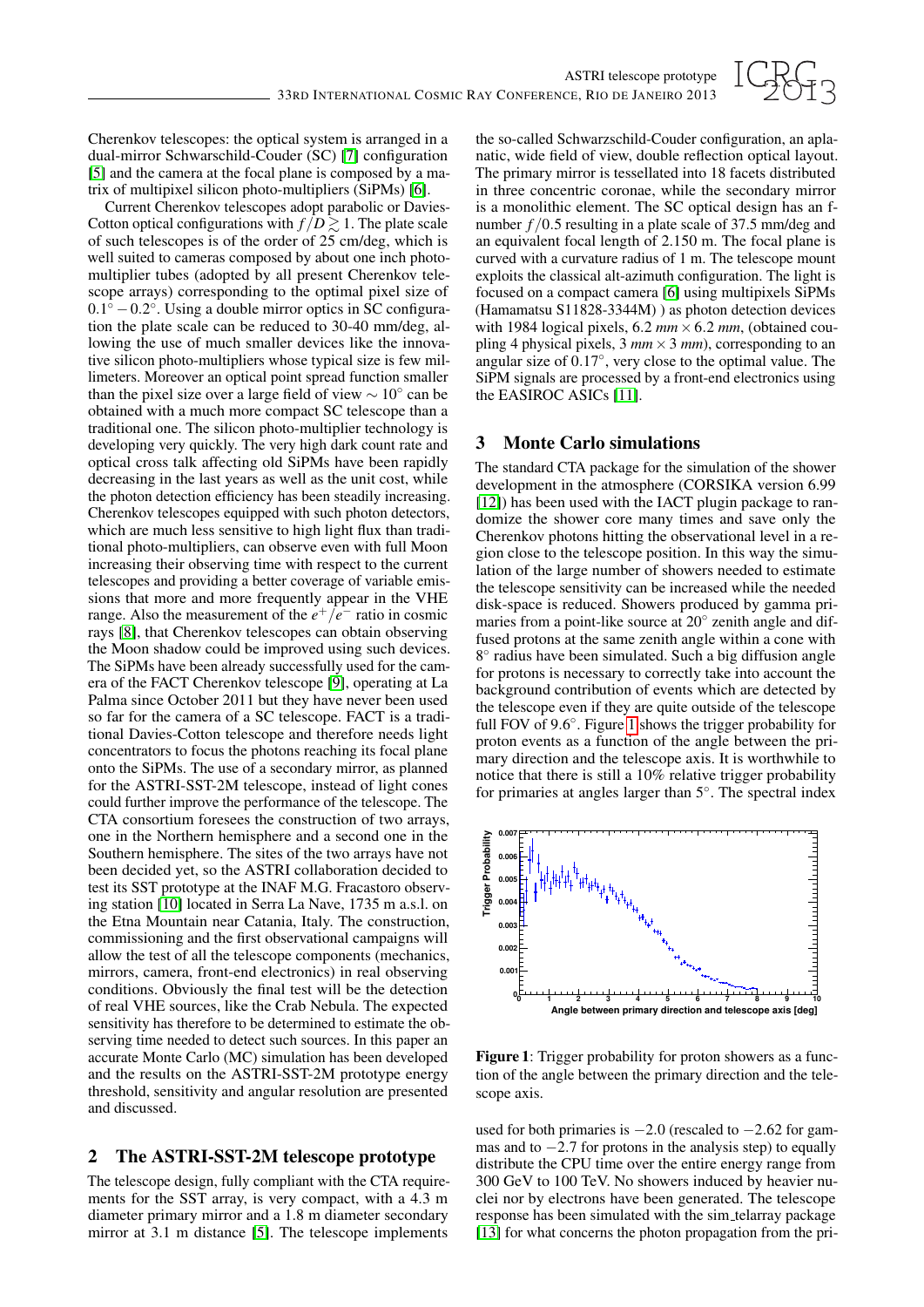

mary mirror to the secondary one till the pupil of the focal plane camera, the photo-detection by SiPMs and the trigger logic. The presence of 4 adjacent pixels with a signal above 3.2 photoelectrons has been imposed as trigger condition. The simulation of the electronic chain has been performed with a custom code to properly take into account the characteristics of the EASIROC chip. The main characteristics of the simulated showers are summarized in table [1.](#page-2-0) The simu-

|                          | Gamma | Proton |
|--------------------------|-------|--------|
| Events                   | 5.9E5 | 5.6E6  |
| Maximum impact point [m] | 1500  | 2000   |
| Core positions           | 10    | 20     |

<span id="page-2-0"></span>Table 1: Monte Carlo samples.

lation of the large amount of needed atmospheric showers has been realized exploiting the GRID technology [\[14\]](#page-3-13).

## 4 Analysis of simulated data

The simulated data have been analyzed with the Eventdisplay package [\[15\]](#page-3-14). Shower images have been cleaned with the robust two fixed levels cleaning algorithm: only pixels with a signal above a certain threshold are considered to look for adjacent pixels above a lower threshold. We used 13 photoelectrons for the higher threshold and 7 photoelectrons for the lower one to get rid of the Night Sky Background contribution (the simulated NSB rate is 24 Mhz per pixel). The resulting images have been selected requiring at least 4 pixels and an overall signal, the so-called size, greater than 50 photoelectrons. Images surviving to these preliminary cuts have been parameterized using the standard second moment Hillas analysis. For the gamma/hadron separation we adopted the so-called supercuts, firstly introduced in the Whipple data analysis, as described in [\[16\]](#page-3-15). This method is surely not the best performing but it is very robust and well suited for a first estimate of the telescope performance. The adopted cuts on the Hillas parameters are summarized in table [2.](#page-2-1) About 52% of gamma events and

| Parameter | Min value    | Max value      |
|-----------|--------------|----------------|
| Length    | $0.10^\circ$ | $1.00^\circ$   |
| Width     | $0.01^\circ$ | $0.20^\circ$   |
| Dist      | $0.50^\circ$ | $3.50^{\circ}$ |
| Asymmetry | 0.0          |                |
| Alpha     | $10^{\circ}$ |                |

<span id="page-2-1"></span>Table 2: Cuts used to reduce the hadronic background.

2% of proton events survived to all these cuts with an enhancement of the quality factor,  $S/\sqrt(B)$  ratio, by 3.7. With these data we estimated the effective areas for gammas and protons which are shown in figure [2.](#page-2-2) It is worth to notice that the effective area for gamma events drops slightly at energies greater than 30 TeV due to the image length of such energetic showers which is so large to not fulfill the cuts on this parameter. This effect could be reduced with more refined selection cuts, like dynamical cuts, i.e. cuts depending on the image size [\[17\]](#page-3-16), or with much more advanced analysis techniques like the Random Forest successfully used by the MAGIC collaboration [\[18\]](#page-3-17). The expected rate of events



<span id="page-2-2"></span>Figure 2: Effective area for gammas (red solid line) and effective area for protons times 100 (blue dashed line) after the gamma/hadron discrimination cuts.

from the Crab Nebula can be calculated convolving the it's spectrum

$$
\Phi_{Crab} = 2.83 \cdot 10^{-7} m^{-2} s^{-1} TeV^{-1} (\frac{E}{1 TeV})^{-2.62}
$$

[\[19\]](#page-3-18) with the effective area (see figure [3\)](#page-2-3). Integrating the obtained differential rate over the entire energy range we can calculate that about 75 events per hour will be detected by the ASTRI-SST-2M telescope prototype. The energy threshold, defined as the peak of the Crab Nebula differential rate is about 800 GeV. The differential sensitivity of the



<span id="page-2-3"></span>Figure 3: Expected differential rate from the Crab Nebula.

telescope has been calculated assuming 50 hours observation time on-axis and requiring a significance of at least 5 sigmas in each energy bin (calculated accordingly to the Li&Ma formula 17 [\[20\]](#page-3-19)), at least 10 gamma events and a gamma-ray rate after all cuts greater than five percent of the background rate. The expected number of background events in each bin has been calculated assuming a power law spectrum for proton events [\[21\]](#page-3-20):

$$
\Phi_{proton} = 0.096 \cdot 10^{-7} m^{-2} s^{-1} s r^{-1} TeV^{-1} (\frac{E}{1 TeV})^{-2.7}
$$

The differential sensitivity of the ASTRI-SST-2M prototype is shown in figure [4](#page-3-21) compared with the differential sensitivity expected for the ASTRI mini-array with 7 telescopes.

The location of the gamma source on the focal plane has been determined using the Disp method, as described in [\[22\]](#page-3-22). The position of the source must lie on the major axis of the image in the direction indicated by the asymmetry